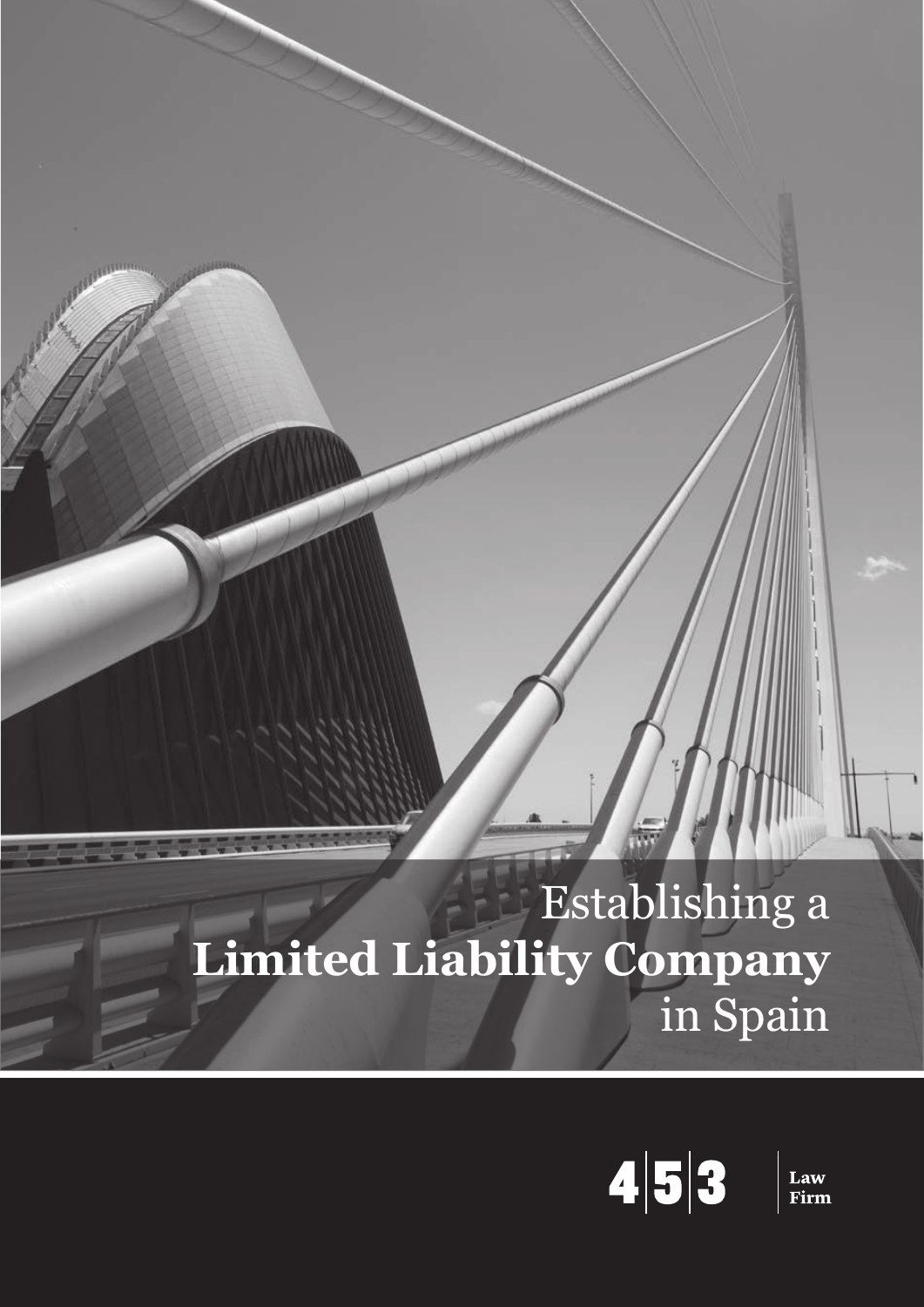# 453

## Establishing a **Limited Liability Company**  in Spain

The Spanish limited liability company (Sociedad Limitada or SL) is definitely the most popular corporate form in Spain. This is the form adopted by most companies –including big international groups- willing to invest in Spain. Below is a guideline on how to incorporate a Sociedad Limitada in Spain. Reference is also made to the main aspects to be considered when setting up a business in Spain<sup>1</sup>.

#### **Shareholders, Management**

Spanish limited liability company (SL) can be incorporated by a single or several incorporators. The shareholder/s may be legal persons or natural persons. Foreign persons are also entitled to be shareholders.

When all shares are hold by one sole shareholder a communication has to be filled within the Companies Registry (Registro Mercantil) informing about the identity of the said sole shareholder; in addition the word "unipersonal" will be added to the corporate name (SL becomes SLU).

The management and representation of a SL can lie with either one or multiple directors (being a legal person or a natural person). A minimum of three directors are required to compose a Board of Directors (Consejo de Administración). A non-shareholder may become a director, unless otherwise stated in the by-Laws.

Non-EU persons may become directors in a SL. However, foreign (even EU citizens) persons becoming a shareholder and/or director must first obtain a Foreign national identity number (NIE: Número de Identificación de Extranjeros). The above also applies to legal persons.

In addition to the above referred NIE, the following documents may be required for both shareholders and directors.

<sup>1</sup> This guide is not intended to be a substitute for legal advice from qualified counsel, and thus should not be used for this purpose. Receiving, reading and/or using this guide does not create an attorney-client relationship between you and our firm or any of its employees and attorneys.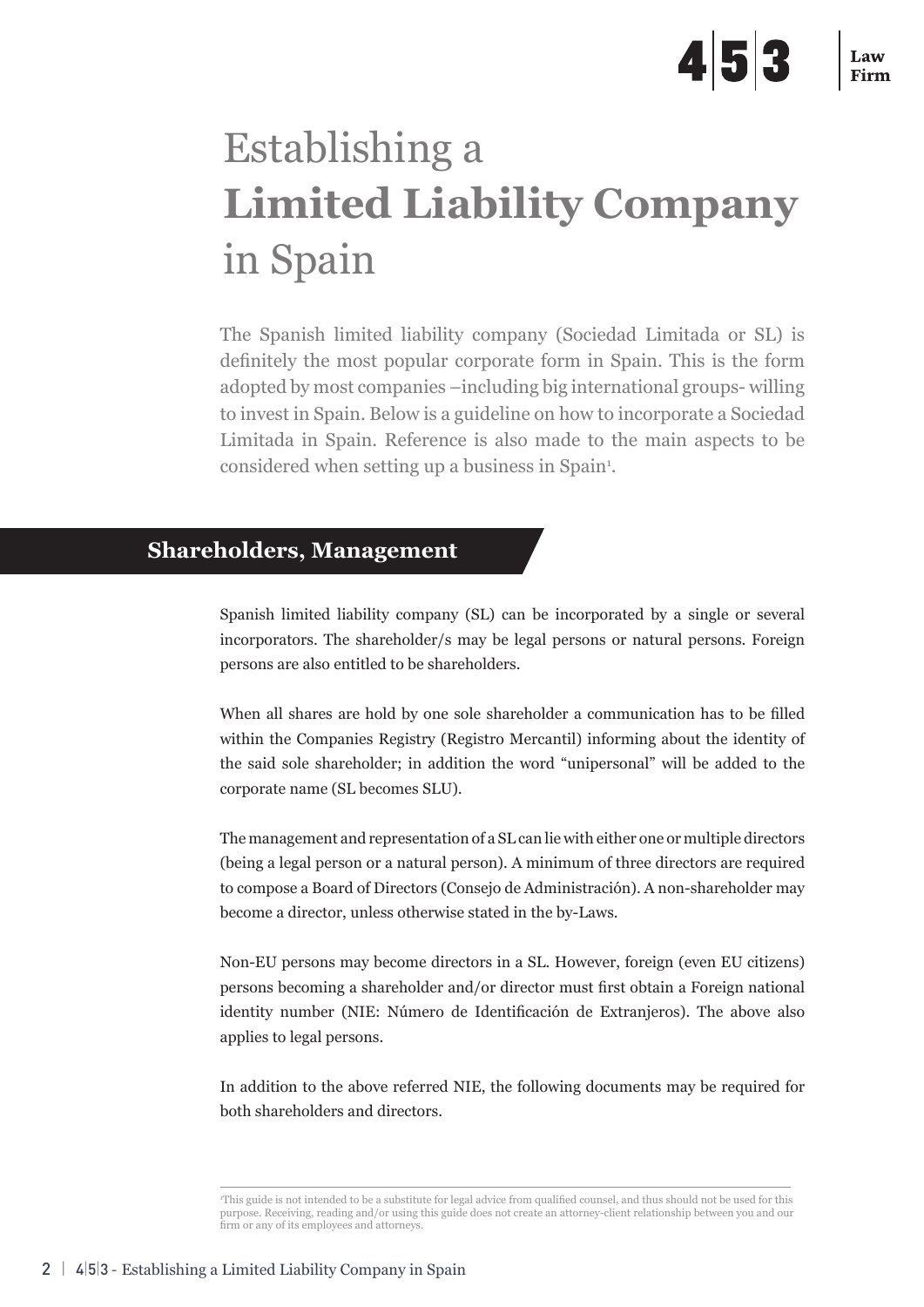Individuals: Passport + NIE shall be enough. Should a proxy be required, said proxy must be drafted in Spanish or, if drafted in another language, it must be accompanied with sworn translation into Spanish and the Hague Apostille.

Legal entities (companies): We need to provide the Notary with an excerpt of the commercial register stating the company is dully registered and existing under the laws of the relevant country, including the name and faculties of the director who will act on behalf of the company for the formation of the Spanish SL. Said excerpt must be accompanied with a sworn translation into Spanish and the Hague Apostille.

If the name and faculties of the director are not mentioned in the excerpt (or the person who will act on behalf of the company is not a director) a specific Board Resolution appointing said representative and granting the relevant faculties will be required.

Finally, information as for the identity of the ultimate beneficial owner/s will be required by both the Notary and the lawyer engaged with the formation of the company.

## **Formation and Registration**

The first thing to be done is to submit possible names for the company to the Central Companies Registry (Registro Mercantil Central) to check that no other company is registered under the same name. Provided there is not, you will receive a Negative Name Certificate (Certificado Negativo de Nombre). This process may take between 3 and 5 days. The said certificate allows the new shareholders to open a bank account in the company's name and deposit the required amount of share capital (see below). Bank will provide shareholders with a certificate to prove they have deposited the required capital. The two above referred certificates together with the company's bylaws are enough to prepare and execute the deed of incorporation, to be authorised by a Public Notary.

The whole process usually takes 12-15 working days in total. In addition you may allow two more weeks for the registration of the deed of incorporation in the Commercial Registry (Registro Mercantil).

<sup>2</sup> In accordance with Spanish Act of Money Laundering and Terrorism Financing Prevention (Ley 10/2010 de 28 de abril, de prevención del blanqueo de capitales y de la financiación del terrorismo).

<sup>3</sup> You will not be allowed to withdraw the money you have deposited until the company has been formally incorporated.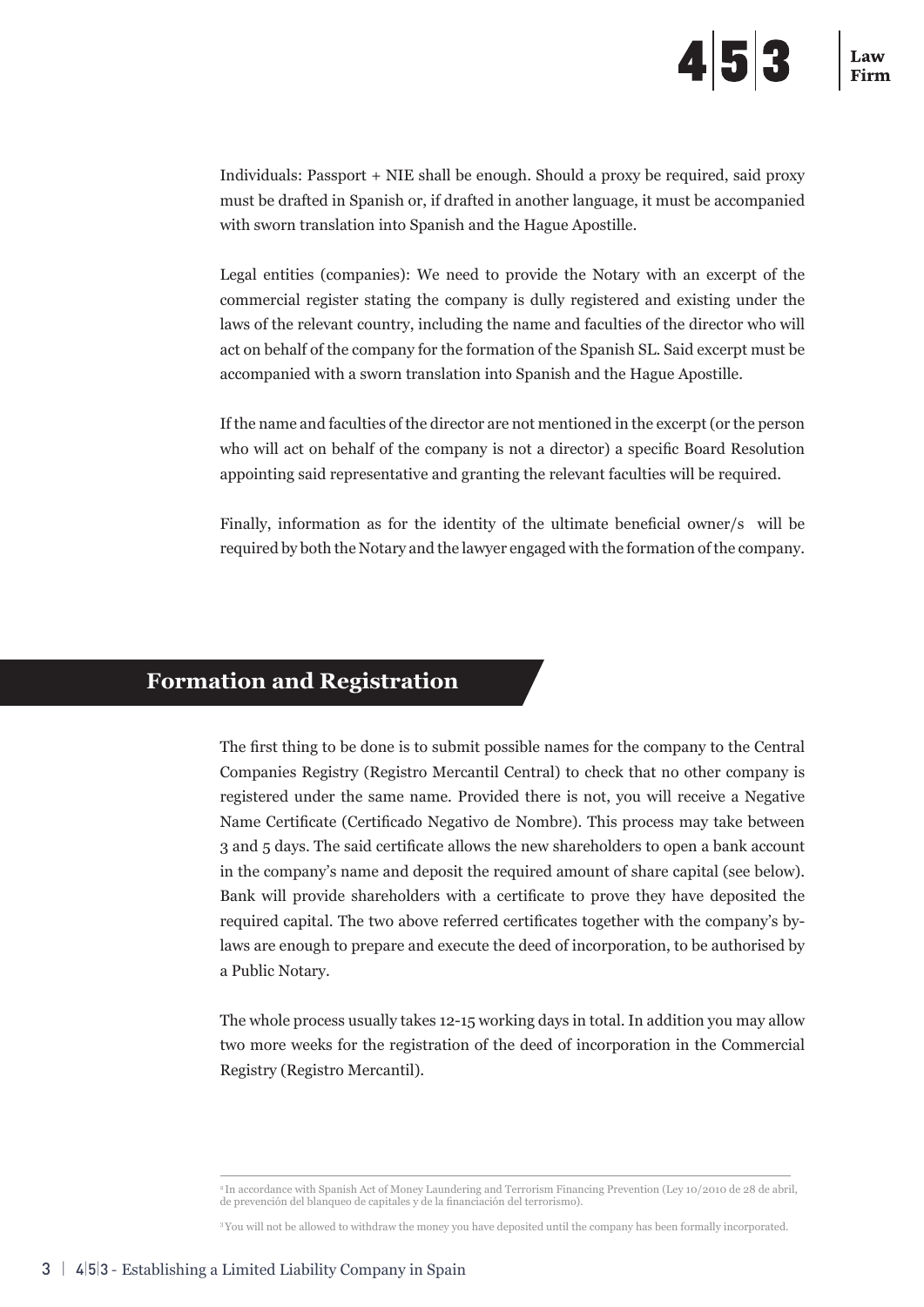Pursuant to Spanish law, a SL can start trading at the moment when the company is incorporated (even before it is registered), provided a Tax Identification number (CIF) has been obtained and Tax Authorities have been informed about the beginning of the business activity. However, the shareholders will be personally liable for debts which arise (if any) from business activities undertaken prior to registration.

## **Capital**

The statutory minimum capital of a SL amounts to three thousand euros (3,000 EUR). 100% of this amount has to be fully paid prior to registration.

When capital comes from abroad, a declaration (form D1–A "Declaration of foreign investments in unlisted companies, branches and other types of investment") must be presented to the Registrar of Investments of the Ministry of Economy and Competitiveness.

## **Business Registration**

Under certain circumstances, a permit to open business premises (Licencia Municipal de Apertura) may be required by municipal authorities.

## **Tax Registration**

New companies have to apply for a tax identification number (CIF) from Tax Authorities. In addition, newly founded companies willing to start its business activity in Spain must also file a formal statement (Declaración Censal de Inicio de Actividad) with the local Tax Office (Delegación de Hacienda).

## **Bank Account**

As mentioned above, shareholders may open a bank account under the (future) company's name ("en constitución") and deposit the required amount of share capital (minimum of 3,000.00 EUR) prior to the incorporation of the company. This is the most common way to proceed when founding a SL.

Nevertheless, contributions in kind are permitted in a SL with no need of a third party's valuation.

A director of the company may also open a bank account once the new company is registered at the Companies Registry (Registro Mercantil).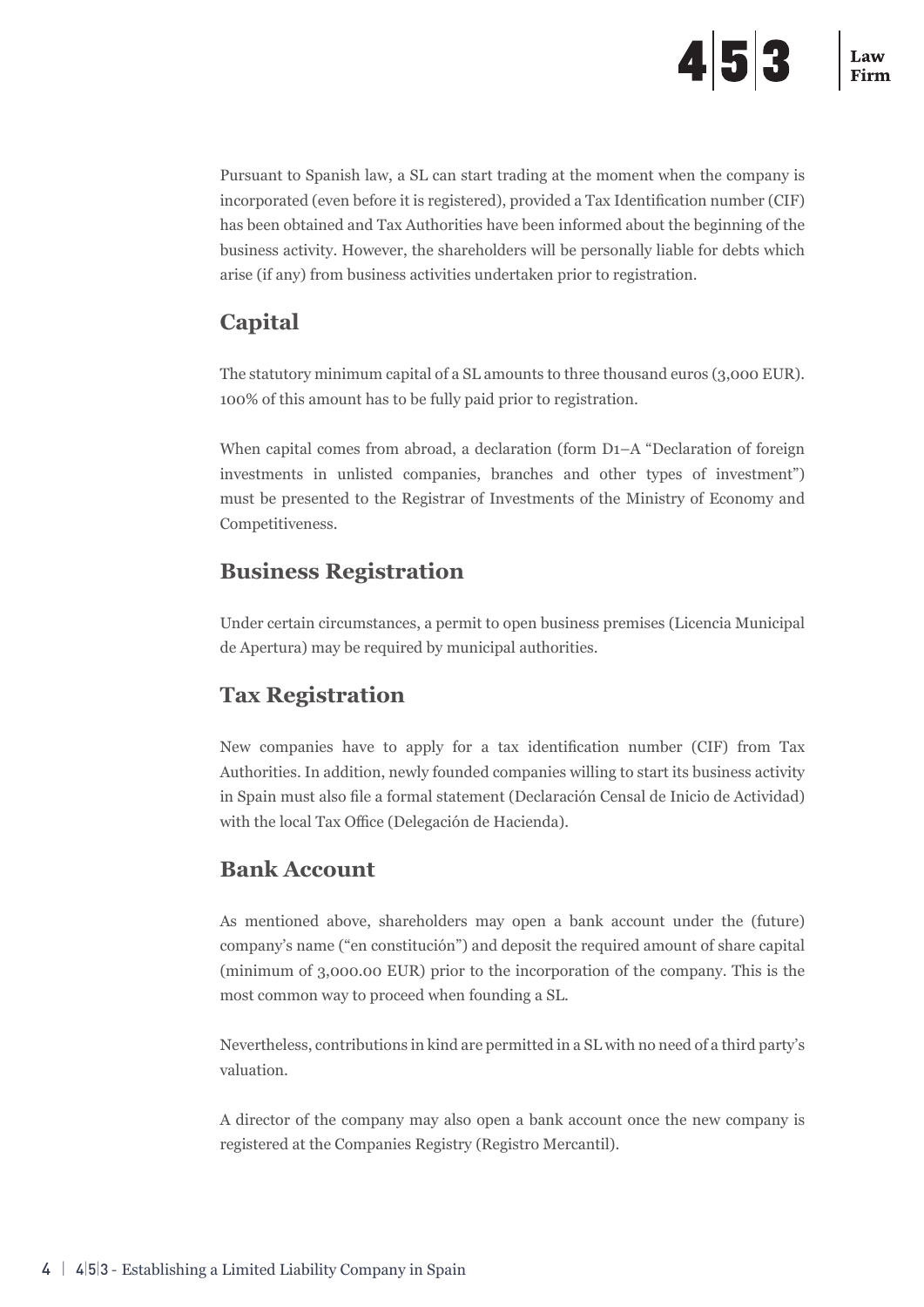#### **Accounts + Records**

At the end of each accounting year, a SL is obliged to draft year-end reports, profit and loss accounts, balance sheet and a list of assets as at the date of reference and also draft a report on the status for the company (Cuentas Anuales). The accounting and year end report has to be drafted in accordance to the Spanish accounting rules (Plan General Contable or PGC) and filed with the Companies Registry.

The above obligations have to be fulfilled even if the company has no business activity. However, smaller companies are only obliged to publish abbreviate annual accounts (Cuentas Anuales Abreviadas).

Our team of accountants and tax experts can take care of the above obligations and make sure your new company is 100% compliant.

#### **Costs of Incorporation**

Incorporation costs consist of the notary's fees, Registro Mercantil fees and publication costs and, of course, legal fees involved in the drafting of incorporation documentation, assistance on the opening of a bank account and the granting of the constitution deed, applying for Company's Tax Identification Number, and taking care of all steps necessary for the registration of the new company under the relevant "Registro Mercantil", among other interventions.

Said costs may vary depending on the share capital, the number of shareholders, the number of directors, whether they are individuals or legal entities, among other factors.

We are very much used to incorporate foreign companies in Spain. Thus, we are in a position to provide our clients with a reliable estimate of all costs right after some basic information has been provided.

Capital duty: A 1% capital duty used to apply on share capital (to be paid within 30 days following the incorporation of the company). However, from December 3rd, 2010 no capital duty applies to new companies.

### **Corporate Income Tax**

The standard Corporate Tax (Impuesto sobre Sociedades) rate –from January 1st 2016 – is 25% (coming from 30% in 2014 and 28% in 2015).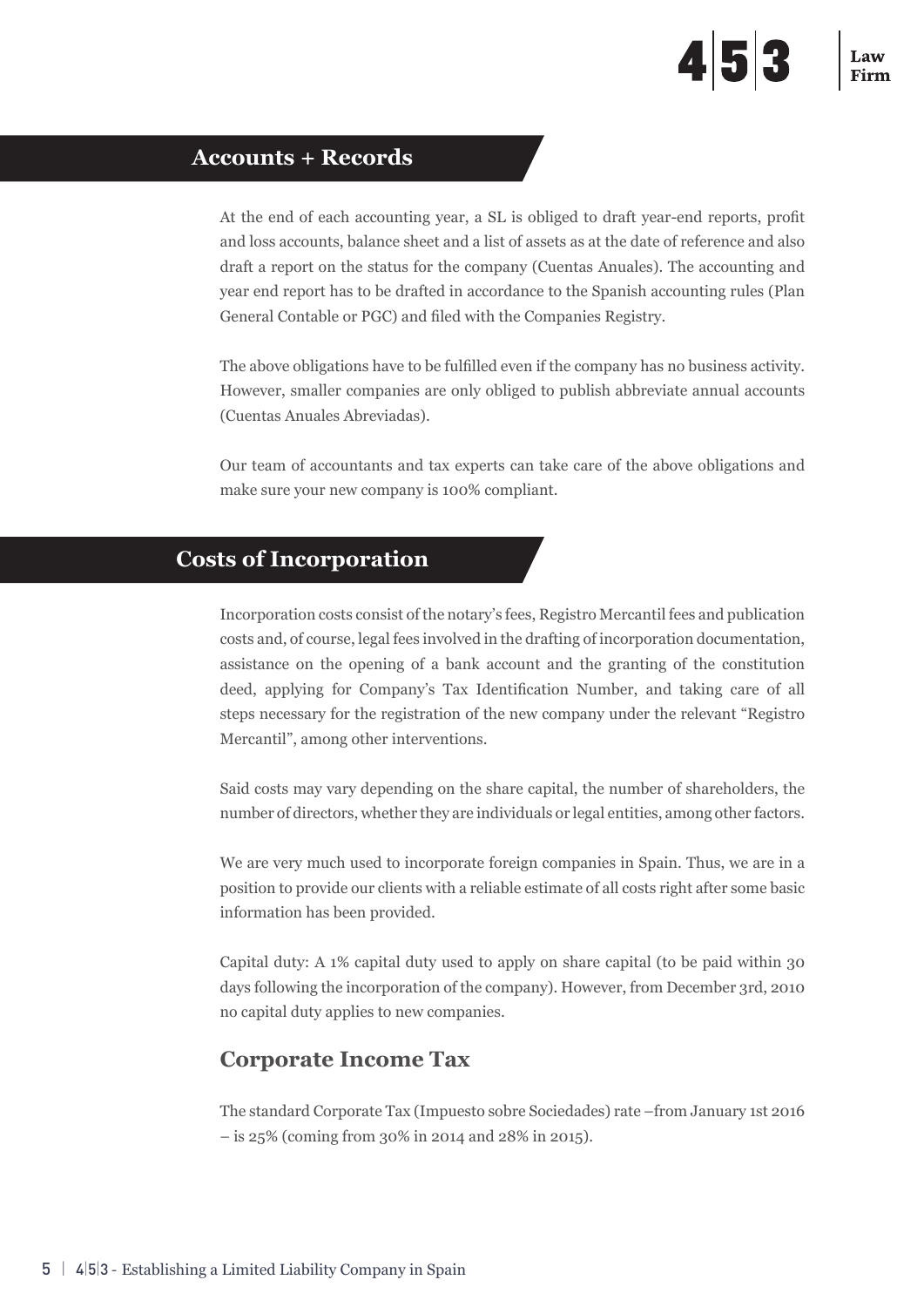Notwithstanding the above, as of January 1st 2015, a new lower tax rate (15%) was introduced for newly-formed companies. The above referred low rate applies to the first two years in which the new company obtains a taxable profit (certain requirements have to be fulfilled).

Filing Requirements: The Corporate Income Tax return must be filled and taxes paid within six months and 25 days following the close of the fiscal year. Companies are required to make three advanced payments of income tax in April, October and December of each year.

#### **Business Activities Tax** (Impuesto sobre Actividades Económicas)

Companies having a net turnover of more then one million euros per year (first two years of activity are exempted) are required to pay a Business Activities Tax, being charged depending on a number of factors, including industry type, number of employees and size of the premises.

#### **VAT**

From September 1st, 2012, VAT is taxed at the rate of 21 % (coming from 18%). Certain services and products are taxed at a lower rate of 4% and 10%.

### **Social Security**

"General Risks" contribution represents 28.3% of an employee's wages –up to a ceiling of 3,751.20  $\epsilon$  per month<sup>4</sup>, with the employer (the new company) paying 23.6% and employee paying 4.7% (+ 1,60% for unemployment benefits).

Said that, the new company may be eligible for some reductions in Social Security Contributions, provided certain requirements are fulfilled. Our payroll specialists will be more than glad to assist you in this regard.

4 From January 1st, 2018.

#### **More information**

Should you need any further information and/or have any question regarding the above, do not hesitate to let us know.

We are aware every client has its own specific circumstances. We will be more than pleased to analyse your precise needs and offer you the best solution to set up your business in Spain.